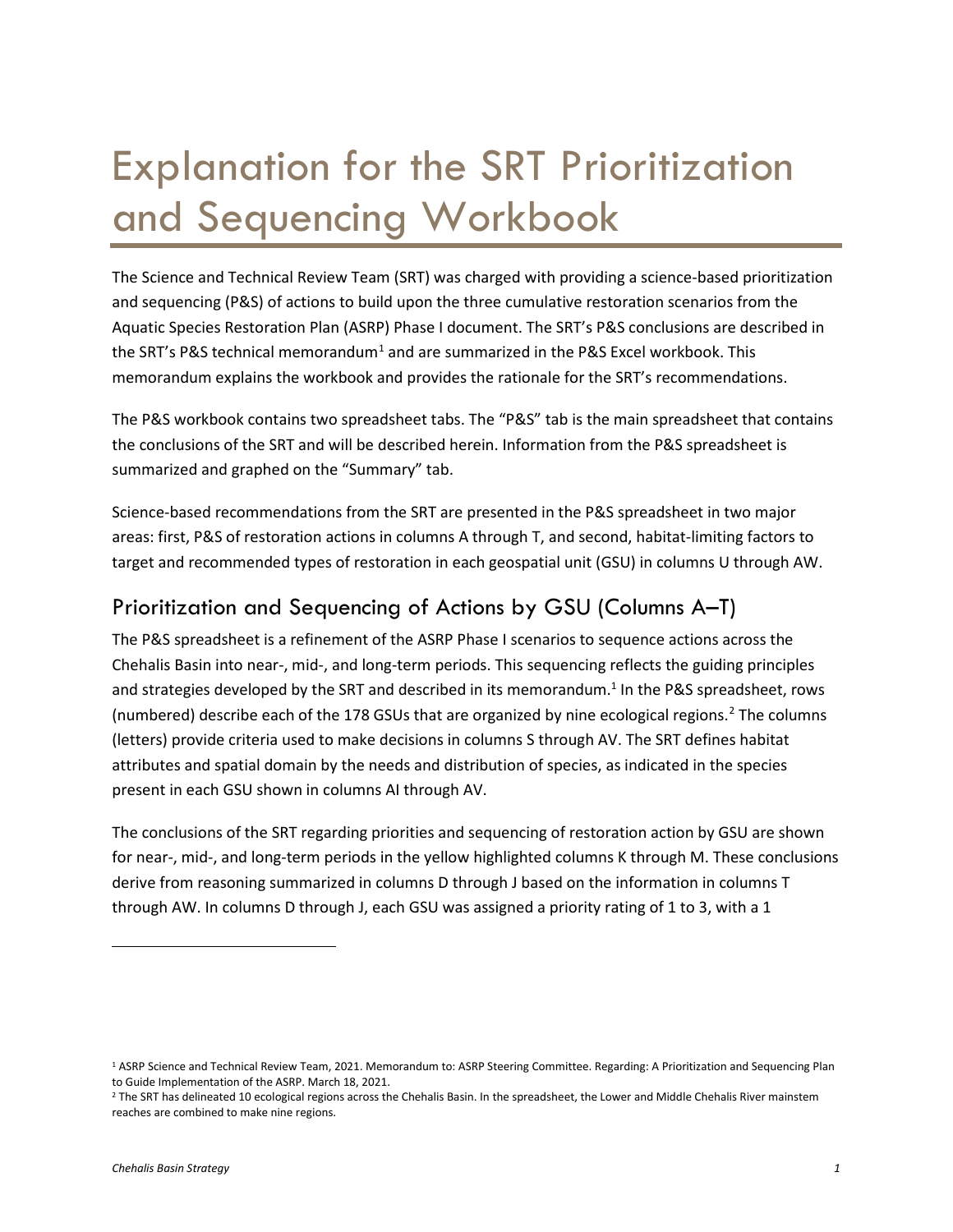indicating a high, near-term priority and a 3 indicating a lower, longer-term priority. Blanks in these cells indicate GSUs that were not included in the SRT's P&S.

The prioritization of restoration actions by GSU in columns D through J was based on the following five factors:

- **At-Risk Species (Spp.) Habitat (Columns D through F).** Habitat for at-risk species was prioritized to reflect their acute restoration needs and likelihood of extirpation in the near term. The SRT delineated the following three at-risk species to prioritize habitat restoration:
	- ‒ Spring-run Chinook salmon
	- ‒ Oregon spotted frog
	- ‒ Coastal tailed frog
- **High-Priority Core Habitats (Column G).** These habitats are contained in GSUs the SRT believes should receive a high priority (1 or 2) for restoration actions that are not captured by the at-risk species criterion. The starting point for identifying these GSUs was Scenario 1 (Column S), which prioritized GSUs in Phase I based on habitat potential for key salmonid species from the Ecosystem Diagnosis and Treatment (EDT) modeling. For P&S, the SRT used that information plus additional information from the National Oceanic and Atmospheric Administration (NOAA) habitat modeling and the SRT's experience and knowledge of the Chehalis Basin to assign GSUs to priority 1 or 2. The SRT also included additional GSUs in this category that were not in Scenario 1 that it felt should be prioritized due to the needs of other species or proximity to ongoing restoration projects.
- **Additional Core Habitats (Column H).** These are GSUs not captured by the other factors that were included in Scenario 3. The SRT believes restoration of these GSUs is important but have assigned them a lower priority (2 or 3) relative to the other factors. The starting point for identifying these GSUs is those that were added in ASRP Scenarios 2 and 3.
- **Unique At-Risk Habitats (Column I).** These are environments that provide unique and essential habitats for key aquatic species that need to be protected from degradation; these GSUs were assigned a priority of 1. This is not to say that these GSUs are pristine and only require protection. They all suffer from some degree of degradation due to human action. However, they retain unique qualities that are essential to the current biological potential of the basin.
- **Early Riparian Restoration (Column J).** Some actions that have long lead times need to be initiated in the near-term period to provide benefits in the long-term and beyond. This especially includes planting of riparian trees that will only provide full benefit to aquatic habitats more than 75 years after planting. The SRT assigned a priority of 1 to GSUs with a high potential for riparian restoration based on NOAA habitat modeling where it is believed tree plantings and other actions to enhance riparian conditions need to commence immediately to provide benefits later this century.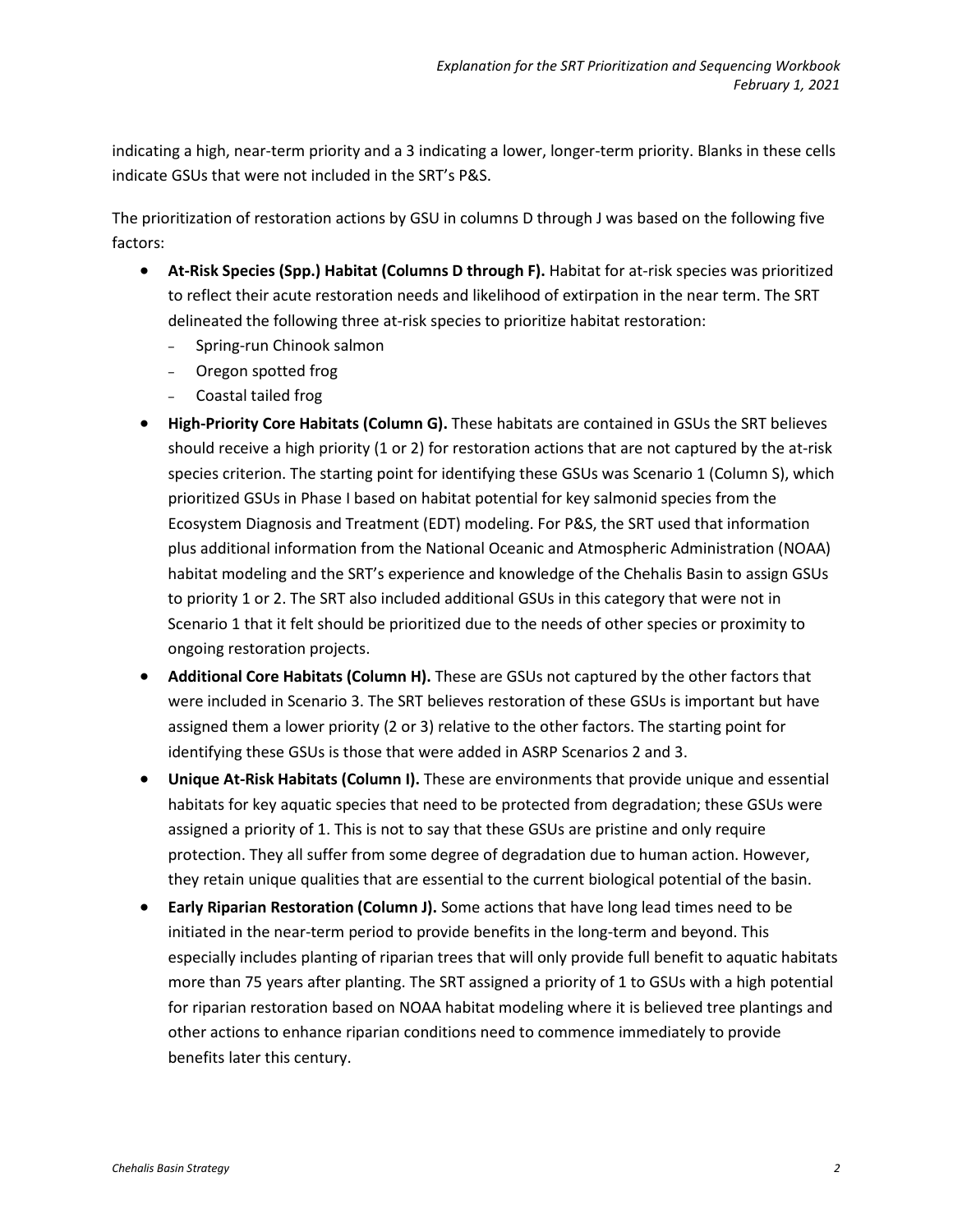In columns K through M (yellow), the conclusions are collapsed into near-, mid-, and long-term actions for implementation. Miles and acres of restoration are shown in columns P through S. Restoration miles were computed by applying the "Percent of Primary River Length Proposed for Restoration" in column Q (also referred to as the intensity of restoration) to the "Primary Channel Length" in column P. Acres of habitat for Oregon spotted frog were assigned based on maps and photo interpretation.

## **Additional Considerations for GSU Prioritization and Sequencing**

In making the conclusions in columns D through J, the SRT made a number of judgments that reflect its conclusions regarding the scientific basis for P&S of actions. These judgments are described in the following statements:

- 1. Only the 85 GSUs included in the refined Scenario 3 were included in the SRT's P&S (not all 178 GSUs across the basin).
- 2. Habitat defined by the needs and distribution of at-risk species received the top prioritization (1) for restoration in the near term with the following caveat: Coastal tailed frog is a widespread species across the Chehalis Basin but is currently at-risk. The SRT prioritized restoration of coastal tailed frog habitat in the Willapa Hills region to leverage synergisms with restoration of spring-run Chinook salmon habitat.
- 3. Oregon spotted frog inhabit warm, off-channel wetland areas that are largely separated from habitat for salmonids and coastal tailed frog. Oregon spotted frog habitat in the Chehalis Basin has been reduced to tributaries and upper reaches of the Black River. These GSUs received a priority 1 for restoration (and protection) based on the status of Oregon spotted frog (listed as threatened under the federal Endangered Species Act) and are highlighted in green in columns D and R. Because of the nature of these habitats, they are quantified as acres rather than miles in column R and are not included in the total restoration miles.
- 4. Unique at-risk habitats included the East Fork Satsop River, the Black River (Oregon spotted frog habitats), and the Chehalis River tidal surge plain. The East Fork Satsop River is characterized by abundant springs and groundwater inputs that result in markedly cooler water and high-quality habitats for salmonids and other fish and amphibian species. The unique features of the East Fork Satsop River could be lost due to groundwater extraction and other development activities, and for this reason it is designated a high-priority area for protection. The Chehalis Tidal Surge Plain below Porter Creek is a key habitat for all anadromous species originating from upriver areas. Much of the area is currently protected. However, sea level rise associated with climate change could move the tidal surge plain upstream, indicating additional priority for restoration and habitat development.

Results for the prioritization in columns D through J were used to assign GSUs to near-, mid-, and longterm periods in columns K through M. A GSU could have multiple species and priorities but the lowest numeric priority was used to assign GSUs to a time period. For example, the Middle Humptulips Mainstem GSU (row 5) was prioritized 3 for coastal tailed frog, 2 for high-priority core habitats, and 1 for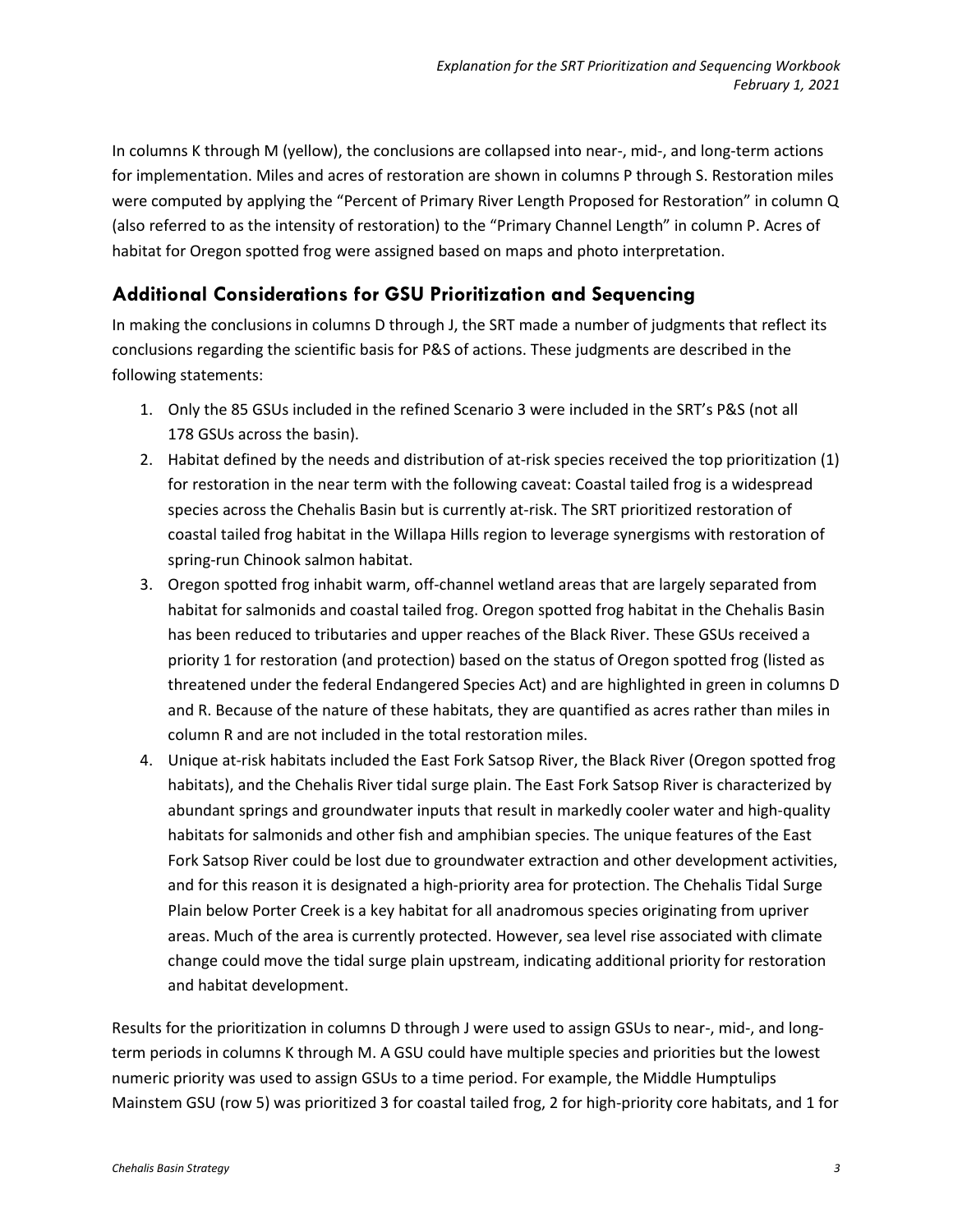early riparian restoration. Therefore, this GSU was assigned to the near-term period based on the early riparian restoration priority.

The lengths of restoration in each GSU are shown in column R. These lengths were based on values of restoration intensity in column P that were applied to the primary channel length in column P. The intensity values were developed in Phase I and are the portion of a GSU that is expected to receive restoration. These values largely reflected conclusions of needed restoration for salmonids, which often overlapped with coastal tailed frog habitat. However, a number of GSUs are included based mainly on the needs of the two amphibian species. Those GSUs are designated with an "X" in column  $Q<sup>3</sup>$  $Q<sup>3</sup>$  $Q<sup>3</sup>$  while an estimate of the needed restoration miles for coastal tailed frog is included in column R. Restoration of Oregon spotted frog habitat is described by acreage in column S.

The P&S workbook prioritizes actions by GSU for the three time periods, provides guidance regarding limiting factors, and identifies needed restoration actions. The drop-down arrows in the header cells in row 3 can be used to sort and focus restoration actions. For example, clicking on the drop-down in cell K1 shows the content of this column; clicking off the box for "Blanks" will filter the information to only show the GSUs included for near-term actions (i.e., it will filter out the GSUs that are only applicable to the mid- and long-term periods) to identify priorities for implementation and guide funding. The SRT, for example, has used this tool to recommend funding priorities for the 2021–2023 biennium.

## **Summary of SRT Prioritization and Sequencing of GSUs**

Results for the P&S are summarized in Table 1.

<span id="page-3-0"></span><sup>&</sup>lt;sup>3</sup> The Grays Harbor Shoreline GSU has an X in cell Q167. This GSU was prioritized for anadromous salmonids and does not include either amphibian species. An X in cell Q167 shows the GSU is included in prioritization and allows the GSU to be captured when sorting.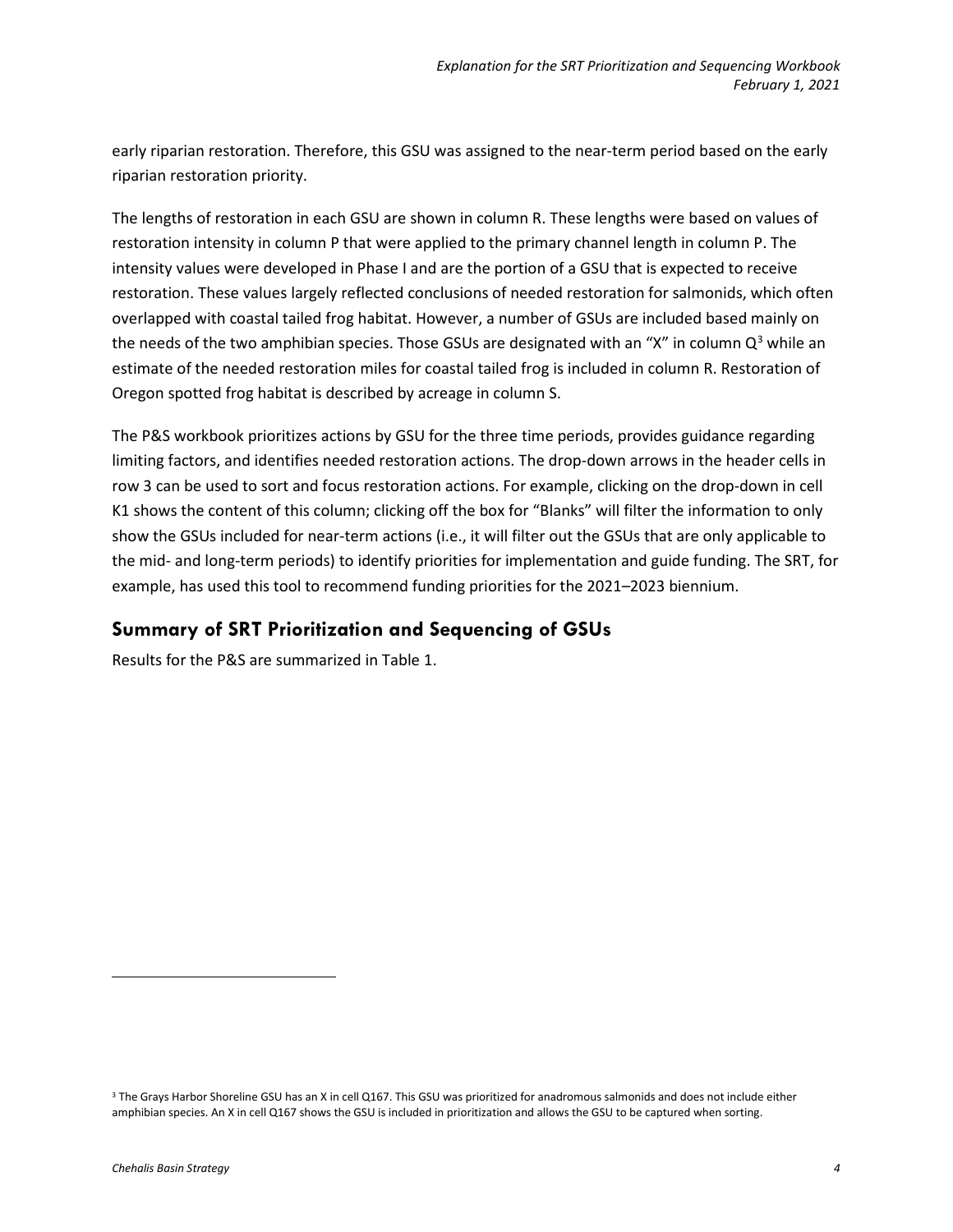| <b>ECOLOGICAL</b>        | <b>MILES RESTORED</b> |                 |                  |              |  |  |
|--------------------------|-----------------------|-----------------|------------------|--------------|--|--|
| <b>REGION</b>            | <b>NEAR-TERM</b>      | <b>MID-TERM</b> | <b>LONG-TERM</b> | <b>TOTAL</b> |  |  |
| Estuary                  | 6.5                   | 14.0            | 0.0              | 20.5         |  |  |
| Grays Harbor             | 11.4                  | 52.6            | 46.0             | 109.9        |  |  |
| <b>Olympic Mountains</b> | 51.8                  | 51.9            | 26.1             | 129.8        |  |  |
| <b>Black Hills</b>       | 10.2                  | 22.1            | 0.0              | 32.3         |  |  |
| <b>Black River</b>       | 12.5                  | 20.2            | 0.0              | 32.7         |  |  |
| <b>Central Lowlands</b>  | 0.0                   | 15.0            | 16.0             | 31.0         |  |  |
| <b>Chehalis River</b>    | 0.0                   | 1.9             | 20.7             | 22.6         |  |  |
| Cascade Mountains        | 56.0                  | 19.2            | 7.0              | 82.2         |  |  |
| Willapa Hills            | 86.8                  | 1.1             | 4.9              | 92.8         |  |  |
| <b>Total</b>             | 235.3                 | 197.8           | 120.6            | 553.7        |  |  |
| <b>Distribution</b>      | 42%                   | 36%             | 22%              | 100%         |  |  |

#### **Table 1**

**Miles of Riverine Habitat Restored in Near-, Mid-, and Long-Term Time Periods in the Chehalis Basin by Ecological Region**

In the near term, restoration is prioritized in the Cascade Mountains and Willapa Hills ecological regions, reflecting the distribution of spring-run Chinook salmon (Figure 1). Restoration in the Olympic Mountains Ecological Region in the near term was based on protection of unique habitats in the East Fork Satsop River as well as early riparian restoration. Restoration in the mid- and long-term periods shifts downstream due to other priorities.



Note the Chehalis River includes both the Lower Chehalis and Middle Chehalis ecological regions.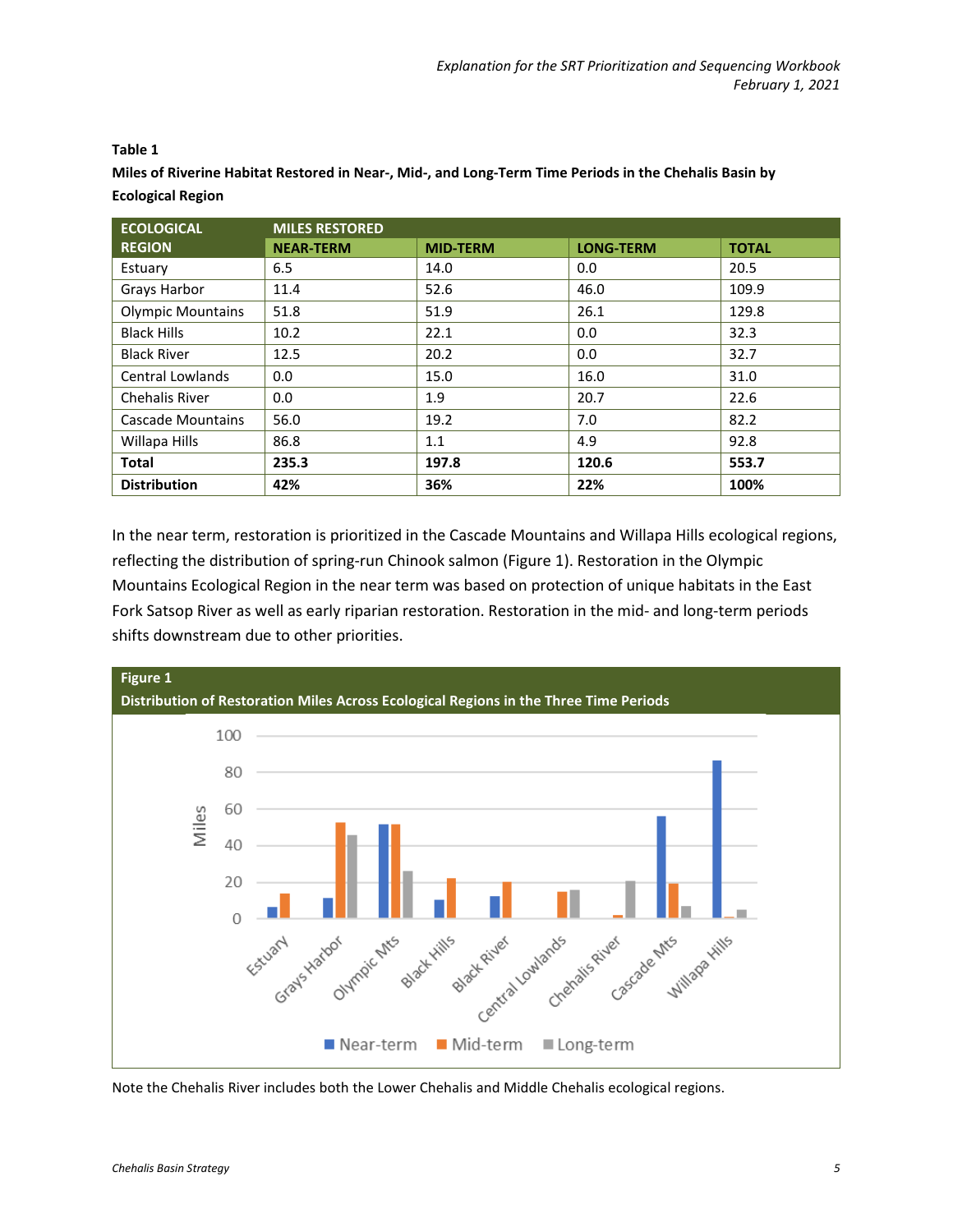# Habitat-Limiting Factors and Recommended Actions (Columns U–AW)

The restoration actions found in columns AD through AI are recommendations from the SRT regarding types of actions to be applied in each prioritized GSU. The actions are defined along with relevant information sources in Tables 2 and 3. Table 3 also includes information for the SRT recommendation that came from a variety of sources. The SRT reviewed limiting habitat factors for salmonids from the EDT modeling. In columns U through AC, EDT limiting factors are ranked based on the effect of restoration in each GSU on sub-basin salmon abundance (1 being the largest effect, with the top three factors highlighted in green). EDT limiting factors are defined in Table 4. These factors assess the effect of a change in the current condition relative to the historic template on life stage productivity or capacity. The SRT also reviewed the impacts of culverts on salmonids in the EDT model (column N) and their distribution within sub-basins using the EDT Webmap. Results of NOAA habitat analysis informed the SRT regarding the potential to moderate water temperature through restoration of riparian conditions and the potential for reconnection of riverine and floodplain environments. NOAA also constructed a Beaver Intrinsic Potential (BIP) model that was used to recommend actions to promote beaver occupancy and indicate the possible value of beaver dam analogs (BDAs) to provide ponds and other features provided by beaver. The SRT also used Google Earth and the EDT Webmap to examine habitat features along stream courses. The SRT reviewed actions from the perspective of amphibians and other non-salmonid species as well as salmonids. Finally, the SRT members provided their own expertise and experience in species biology, aquatic habitat restoration, and knowledge of the Chehalis Basin when recommending restoration actions.

The result of this effort is a synthesis of diverse information that led to the recommended actions in columns AD through AI. The recommendations are types of actions that could be used in a GSU to address limiting factors and other issues. The Implementation Team should use the recommendations but will also need to take into account issues such as land ownership, availability of willing participants, feasibility, and on-the-ground conditions that will direct if, when, and where restoration actions will be implemented.

#### **Table 2**

### **Legend for Restoration Actions (Columns AD–AI)**

| RESTORATION ACTIONS THAT WILL BE IMPLEMENTED FOR EACH UNIT |                                                                                                            |  |  |  |
|------------------------------------------------------------|------------------------------------------------------------------------------------------------------------|--|--|--|
| x                                                          | Action with high potential for biological benefit as indicated by EDT and NOAA modeling                    |  |  |  |
| x                                                          | Action will be implemented in the short term; large wood and floodplain provide short-term benefits, while |  |  |  |
|                                                            | floodplain and riparian provide long-term benefits                                                         |  |  |  |
| x                                                          | No restoration action needed but will result from natural regrowth of the riparian zone in managed forests |  |  |  |
|                                                            | in the long term                                                                                           |  |  |  |
|                                                            | Restoration action de-emphasized based on limiting factors review (for barriers based on review of the     |  |  |  |
|                                                            | number, percent blockage, and location of barriers in the GSU)                                             |  |  |  |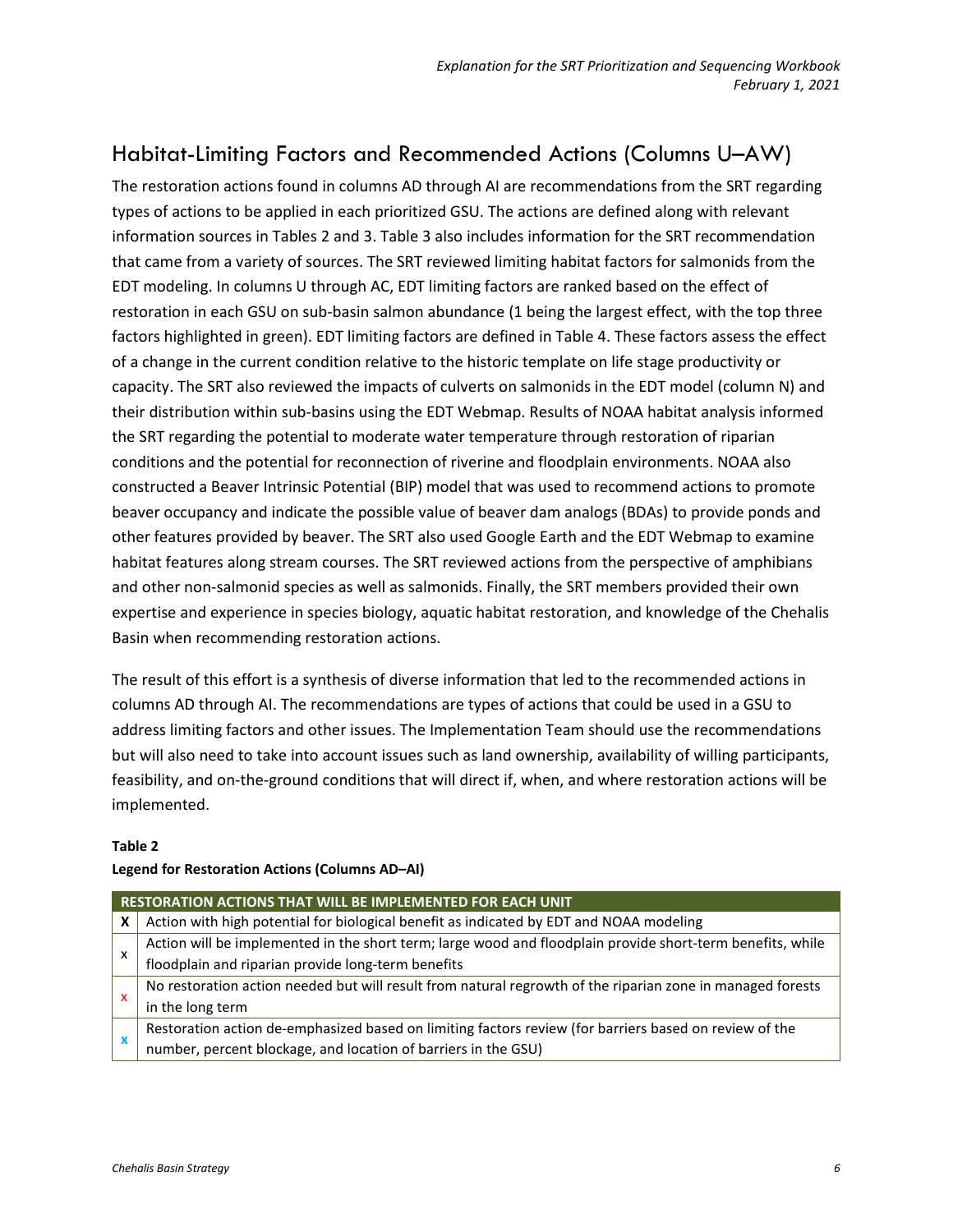#### **Table 3**

#### **Definitions of Restoration Actions Including Information Sources and Rationale for Conclusions**

| <b>RESTORATION ACTION</b>    | <b>INFORMATION SOURCES AND RATIONALE</b>                                         |
|------------------------------|----------------------------------------------------------------------------------|
| Place Large Wood             | Addition of large wood including engineered logjams. Emphasized wood             |
|                              | placement in specific GSUs based on EDT habitat diversity rankings and limiting  |
|                              | factors where potential retention of spawning gravel area was high based on      |
|                              | NOAA habitat analysis.                                                           |
| Remove Fish Passage Barriers | Removal or correction of artificial barriers to passage of species life stages.  |
|                              | Evaluated obstructions in specific GSUs based on EDT limiting factors analysis,  |
|                              | total number of culverts in the GSU, and a review of the location and percent    |
|                              | obstruction of each barrier on the EDT Webmap. Based on this, the SRT            |
|                              | emphasized or de-emphasized correction as appropriate.                           |
| Reconnect/Restore Floodplain | Emphasized floodplain reconnection/restoration to specific GSUs where            |
|                              | floodplain habitat potential was high based on NOAA habitat analysis and         |
|                              | visual interpretation of Google Maps imagery; reduced emphasis in GSUs that      |
|                              | had low floodplain habitat potential based on NOAA habitat modeling.             |
| <b>Riparian Restoration</b>  | Emphasized restoration of riparian forest for specific GSUs where EDT and        |
|                              | NOAA habitat analysis indicated temperature reduction is needed,                 |
|                              | temperature reduction potential due to shading was high based on NOAA            |
|                              | habitat analysis, and based on visual interpretation of opportunities using      |
|                              | Google Maps.                                                                     |
| <b>Beaver Ponds/BDAs</b>     | Assumed increase in beaver population and/or use of BDAs to mimic effect of      |
|                              | beaver dams. Added beaver ponds to specific GSUs where BIP was high based        |
|                              | on NOAA habitat analysis. BIP for bolded "X" is >6 and BIP for non-bolded "x" is |
|                              | 4.5 to 6 in the NOAA habitat analysis results.                                   |
| <b>Wetland Restoration</b>   | Restoration/reconnection of wetlands. GSUs with significant wetland potential    |
|                              | identified with bold "X"; note there is overlap with large wood, beaver ponds,   |
|                              | and floodplain reconnection actions.                                             |